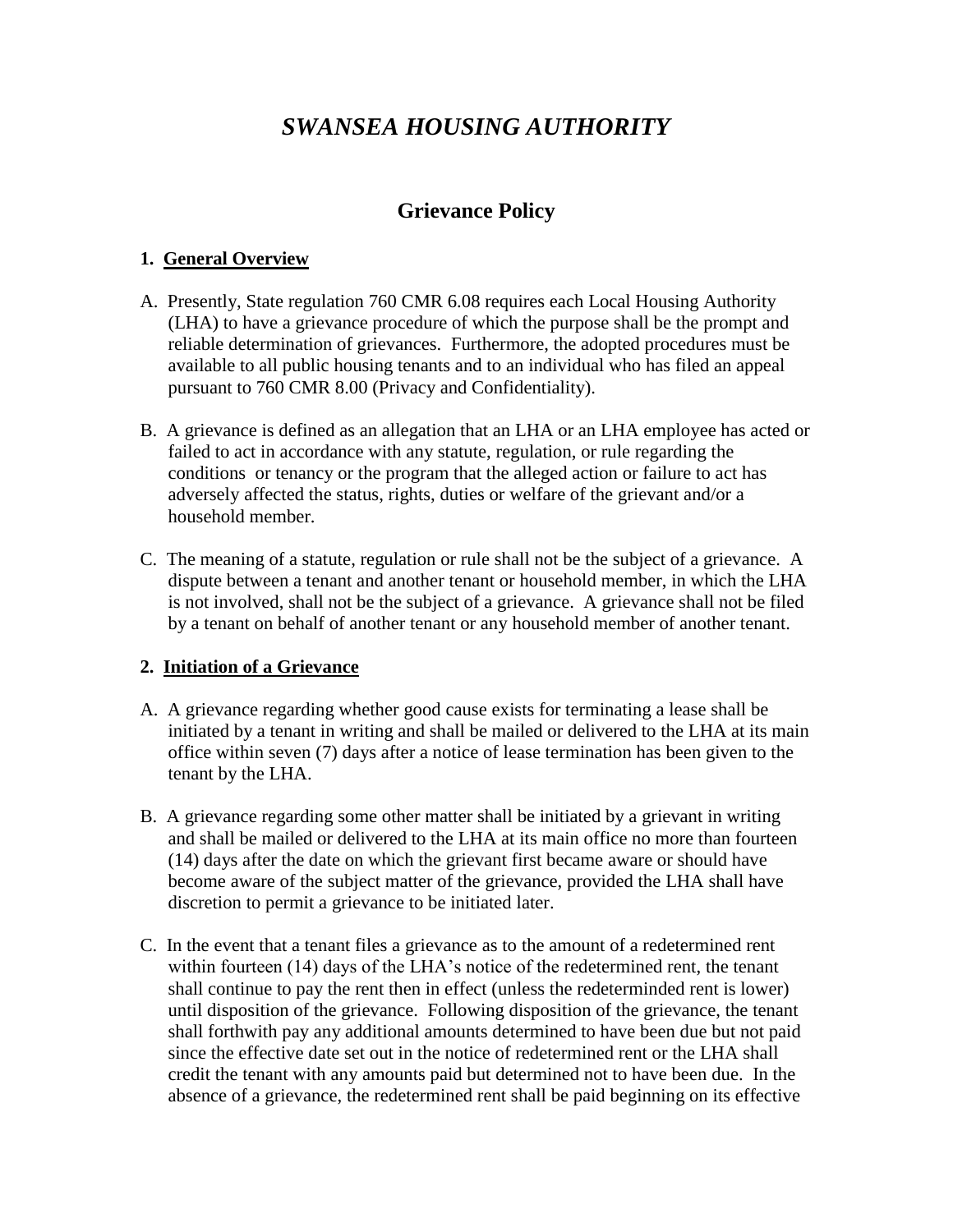date.

D. The LHA shall permit additional time for initiation of a grievance if the LHA shall find that there was a good reason for the late initiation of the grievance and that the late initiation would not cause prejudice to the LHA.

# **3. Informal Settlement Conference**

A. Promptly after the initiation of a grievance, unless otherwise provided, the LHA's Executive Director or his or her designee shall give the grievant the opportunity to discuss the grievance informally in an attempt to settle the grievance without the necessity of a grievance hearing. The LHA shall give reasonable advance notice to the grievant and his or her representative (if any) of a time and place for an informal settlement conference, unless such a conference shall have taken place when the grievance was delivered to the LHA. If a matter is not resolved at the informal conference, a grievance hearing shall be held. Failure to attend an informal settlement conference shall not affect a grievant's right to a grievance hearing.

#### **4. Right to a Hearing**

A. This grievance procedure requires a hearing and determination of a matter subject to the procedure **by a single hearing officer.** Under this procedure, the LHA shall from time to time nominate one or more persons to serve as hearing officer(s). The names(s) of the nominee(s) will be forwarded to the LTO (if one exists) for concurrence.

#### **Hearing officer(s) shall be appointed to serve for a term not to exceed seven (7) years.**

- B. No grievance hearing shall be requested or held under any of the circumstances specified in Items  $(1) - (8)$  in MGL c.121B, Section 32, **including the following circumstances:**
	- 1. in the event of non-payment of rent
	- 2. in the event the LHA has reason to believe that tenant or household member:
		- a. has unlawfully caused serious physical harm to another tenant or employee of the LHA or any other person lawfully on the LHA's property.
		- b. has unlawfully threatened to cause serious physical harm to any member of a tenant household or an LHA employee or any person lawfully on the LHA's property.
		- c. has unlawfully destroyed, vandalized or stolen property of any member of a tenant household or of the LHA or of any person lawfully on the LHA's property, if such conduct involved a serious threat to the health or safety of any such person.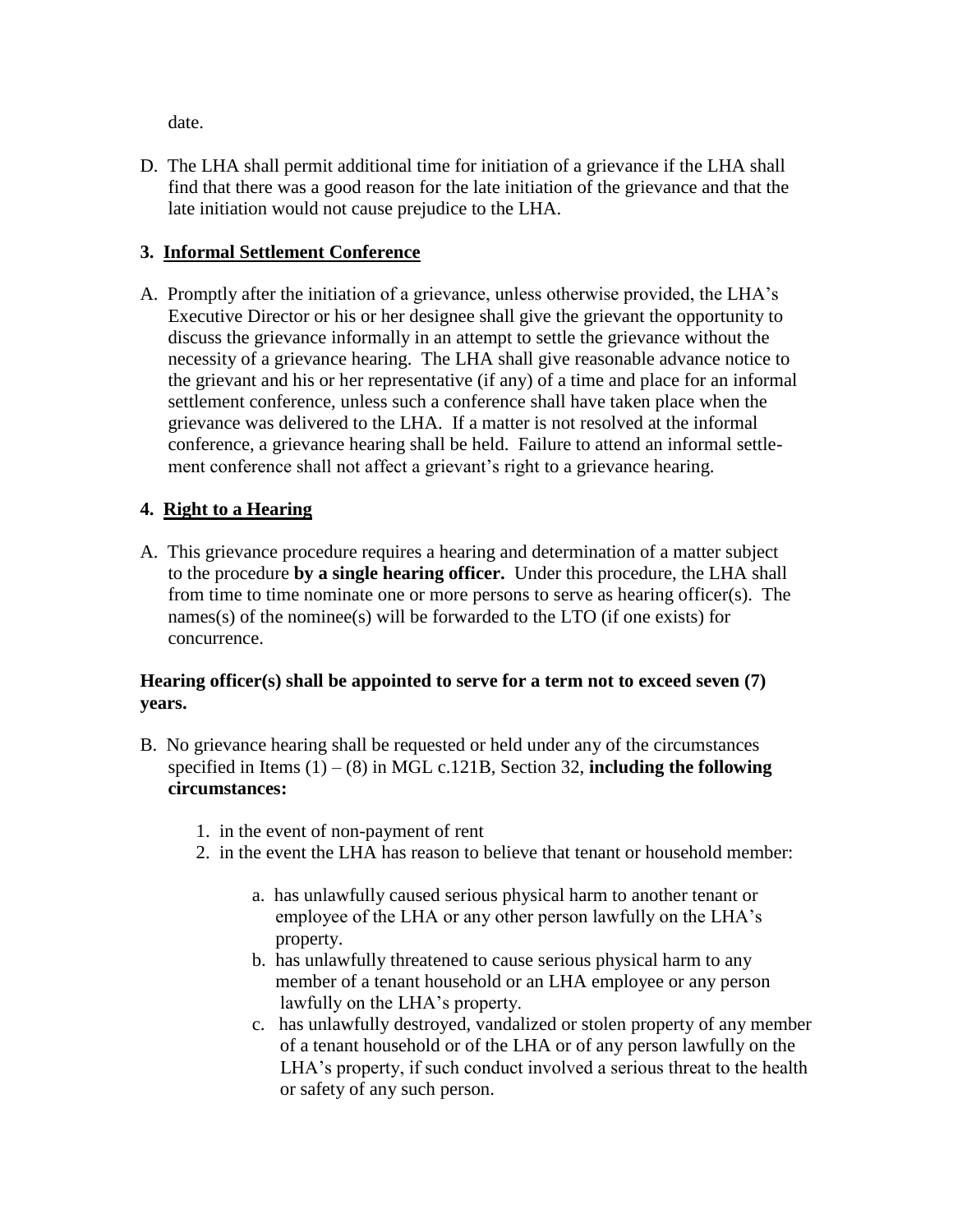- d. has unlawfully possessed, carried or kept a weapon on or adjacent to the LHA's property in violation of MGL c.269, Section 10.
- e. has unlawfully possessed or used an explosive or incendiary device on or adjacent to LHA's property or has otherwise violated MGL c.266, Sections 101, 102, 102A or 102B.
- f. has unlawfully possessed, sold or possessed with intent to distribute a Class A, B or C controlled substance, as defined in MGL c.94C, Section 31, on or adjacent to the LHA's property.
- g. has engaged in other criminal conduct which has seriously threatened or endangered the health or safety of any member of a tenant house hold, an LHA employee, or any person lawfully on the LHA's property. Or
- h. has engaged in behavior which would be cause for voiding the lease pursuant to the provisions of MGL c.139, Section 19: or
- 3. In the event the LHA has reason to believe that a guest of a tenant or a guest of a household member has engaged in any of the behavior listed in (2) and the tenant knew before hand or should have known beforehand that there was a reasonable possibility that the guest would engage in misconduct.

#### **5. Hearing Date and Notice of Hearing**

- A. A grievance hearing regarding whether good cause exists for terminating a lease shall be scheduled within fourteen (14) days or as soon as reasonably practical after the date on which the LHA receives the grievance. The LHA shall schedule such a hearing on a date within thirty (30) days from the date of a request for a grievance hearing and at least fifteen (15) days prior to the date of termination and shall give written notice of not less than seven (7) days of the time and place to tenant. At the grievance hearing any additional reason for termination of the lease, which arose subsequent to the date of the notice of termination, shall be considered so long as the LHA has given written notice to the tenant as to the additional reason not less than three (3) days before the hearing, or, if a reason for eviction shall have arisen with such three (3) day period, a subsequent session of the hearing may be scheduled on not less than three (3) days notice to consider such reason. In cases where tenant is entitled to a grievance hearing and has made a timely request, the LHA shall not file a summary process summons and complaint pending the hearing and a decision or other resolution in the LHA's favor.
- B. A hearing of a grievance regarding some other issue, shall be scheduled as soon as reasonably convenient following receipt of the grievance. The LHA shall give reasonable advance written notice of the time and place of the hearing to the grievant and to his or her representative (if any).
- C. The LHA or the hearing officer may reschedule a hearing by agreement or upon a showing by the grievant or by the LHA that rescheduling is reasonable necessary.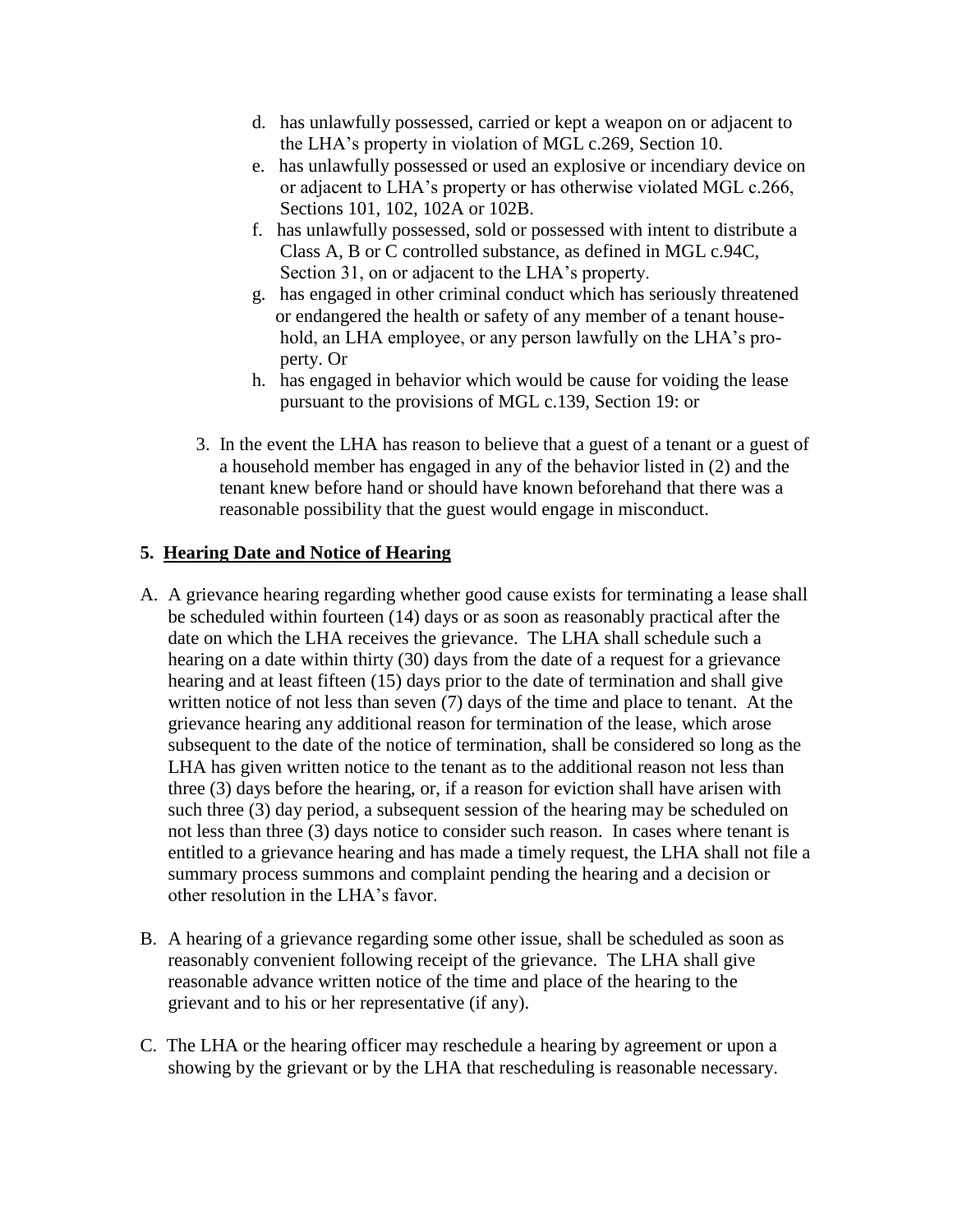#### **6. Pre-Hearing Examination of Relevant Documents**

A. Prior to a grievance hearing the LHA shall give the grievant or his or her representative a reasonable opportunity to examine LHA documents which are directly relevant to the grievance. Following a timely request, the LHA shall provide copies of such documents to grievant and for good cause (including financial hardship), may waive the charge for the copies.

# **7. Persons Entitled to be Present**

A. The grievance hearing shall be private unless the grievant requests that it be open to the public. If the grievant requests an open hearing, the hearing shall be open to the the public unless the hearing officer otherwise orders. The LHA and the grievant shall be entitled to specify a reasonable number of persons who may be present at a private hearing. A challenge to the presence of any such person shall be decided by the hearing officer. At the hearing, the LHA and the grievant may be represented by a lawyer or by a non-lawyer. Each person present at the hearing shall conduct himself or herself in an orderly manner or he or she may be excluded. If the grievant misbehaves at the hearing, the hearing panel or hearing officer may take other appropriate measures to deal with the misbehavior including dismissing the grievance.

#### **8. Procedure at Grievance Hearings**

A. The hearing officers shall conduct the grievance hearing in a fair manner without undue delay. The hearing officer shall initially take appropriate steps to define the issues. Thereafter, relevant information, including testimony of witnesses and written material, shall be received regarding such issues. Both the grievant and the LHA shall be entitled to question each other's witnesses. Procedures at the hearing shall be informal, and formal rules of evidence shall not apply. **The hearing shall be tape recorded.** The hearing officer may question witnesses and may take notice of matter of common knowledge and applicable laws, regulations and LHA rules and policies. The hearing officer may request the LHA or the grievant to produce additional information which is relevant to the issues or which is necessary for a decision to be made provided that the other party is provided an opportunity to respond to such additional information.

#### **9. Written Decision, Effect of Decision**

A. Within fourteen (14) days following the hearing or as soon thereafter as reasonably possible, the hearing officer shall provide the LHA with a written decision on the grievance, describing the factual situation and ordering whatever relief, if any, that shall be appropriate under the circumstances and under applicable laws, regulations, rules and/or policies. The decision shall be based on the evidence at the grievance hearing and such additional information as may have been requested by the hearing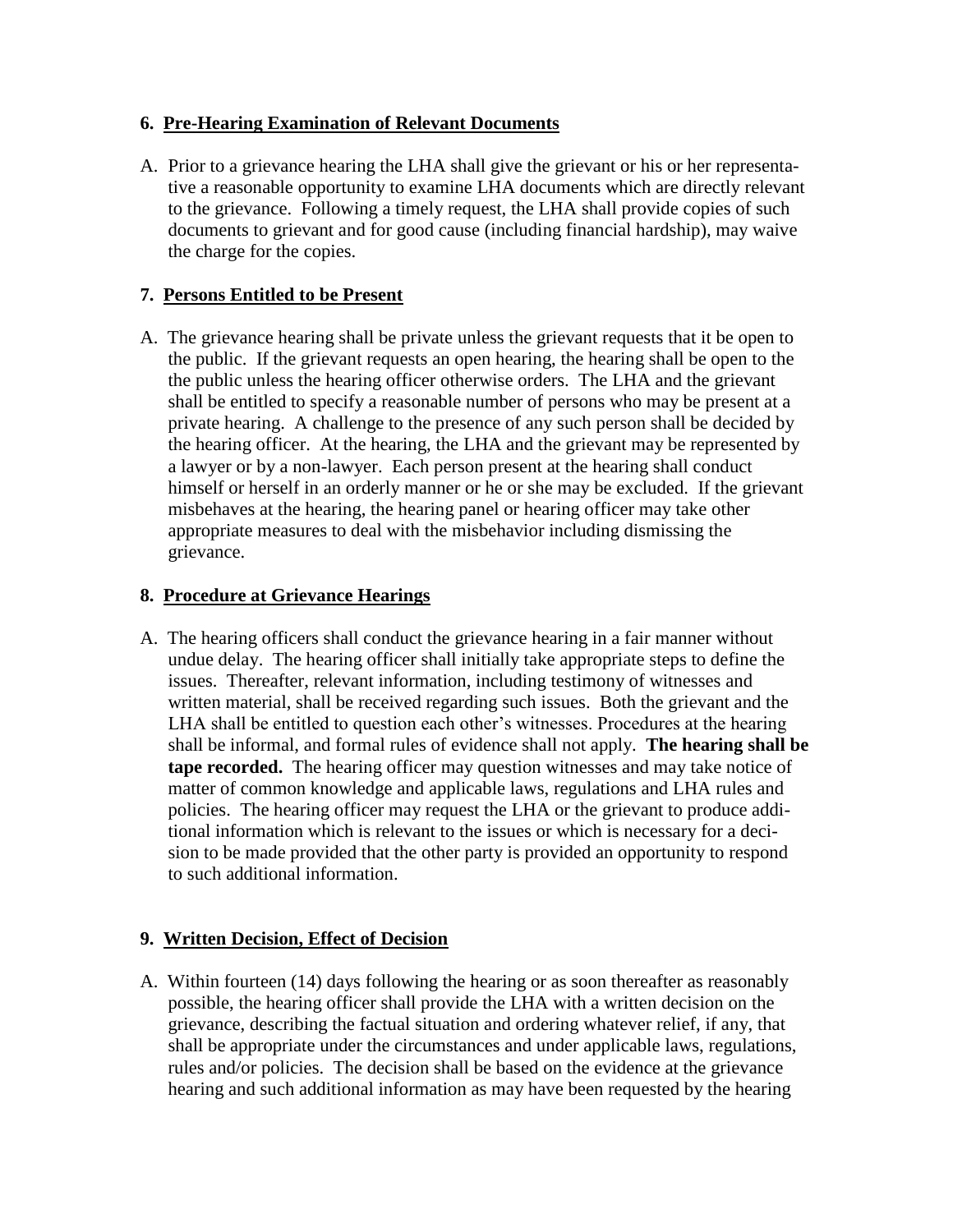officer. The LHA shall forthwith mail or otherwise deliver a copy of the decision to the grievant and his or her representative. A copy of the decision (with names and personal identifiers deleted) shall thereafter be maintained at the LHA and shall be open to public inspection.

#### **10. Review by the LHA's Board**

A. **In cases where the decision concerns whether good cause exists for terminating a lease, there shall be no review by the LHA's Board.** In other cases, in the event that the grievant or the HA believes that (a) the decision of the hearing officer is not supported by the facts, (b) the decision does not correctly apply applicable laws, regulations, rules and/or policies, or (c) the subject matter is not grievable, with fourteen (14) days of mailing or other delivery of the decision, the grievant or the LHA may request review of the decision by the LHA's Board. The Board shall promptly decide whether to uphold, set aside or modify the decision after permitting the LHA and grievant to make oral presentations and submit documentation. The Board may also permit the hearing officer to make a presentation. The decision of the Board shall be in writing and shall explain its reasoning. If a written decision is not rendered within forty-five (45) days from the date a review is requested, the decision of the Board, when rendered, shall specify a reason showing that there has been no undue delay.

#### **11. Review by the Department of Housing and Community Development**

A. In the event that the LHA's Board shall make a material change in a decision of the hearing officer, upon written request of the grievant made within fourteen (14) days of mailing or other delivery of the decision, the Department of Housing and Community Development shall review the decision of the Board and shall render a written decision upholding, setting aside or modifying the decision of the Board.

# **12. Effect of a Decision on a Grievant**

A. The decision on a grievance shall be binding between the LHA and the grievant with respect to the particular circumstances involved in the grievance, provided that if a court has jurisdiction to determine a matter which has been subject to decision on a grievance, the court's determination on the matter shall supersede the decision on the grievance. In the event a decision on a grievance determines that good cause exists for terminating a lease, the LHA may thereupon file the summary process summons and complaint, and there shall be no review by the Board of the Department of Housing and Community Development. The fact that a person may have failed to grieve a matter shall not affect any such jurisdiction by a court. As between the LHA and any person who was not a grievant, the decision on a grievance shall have no binding effect.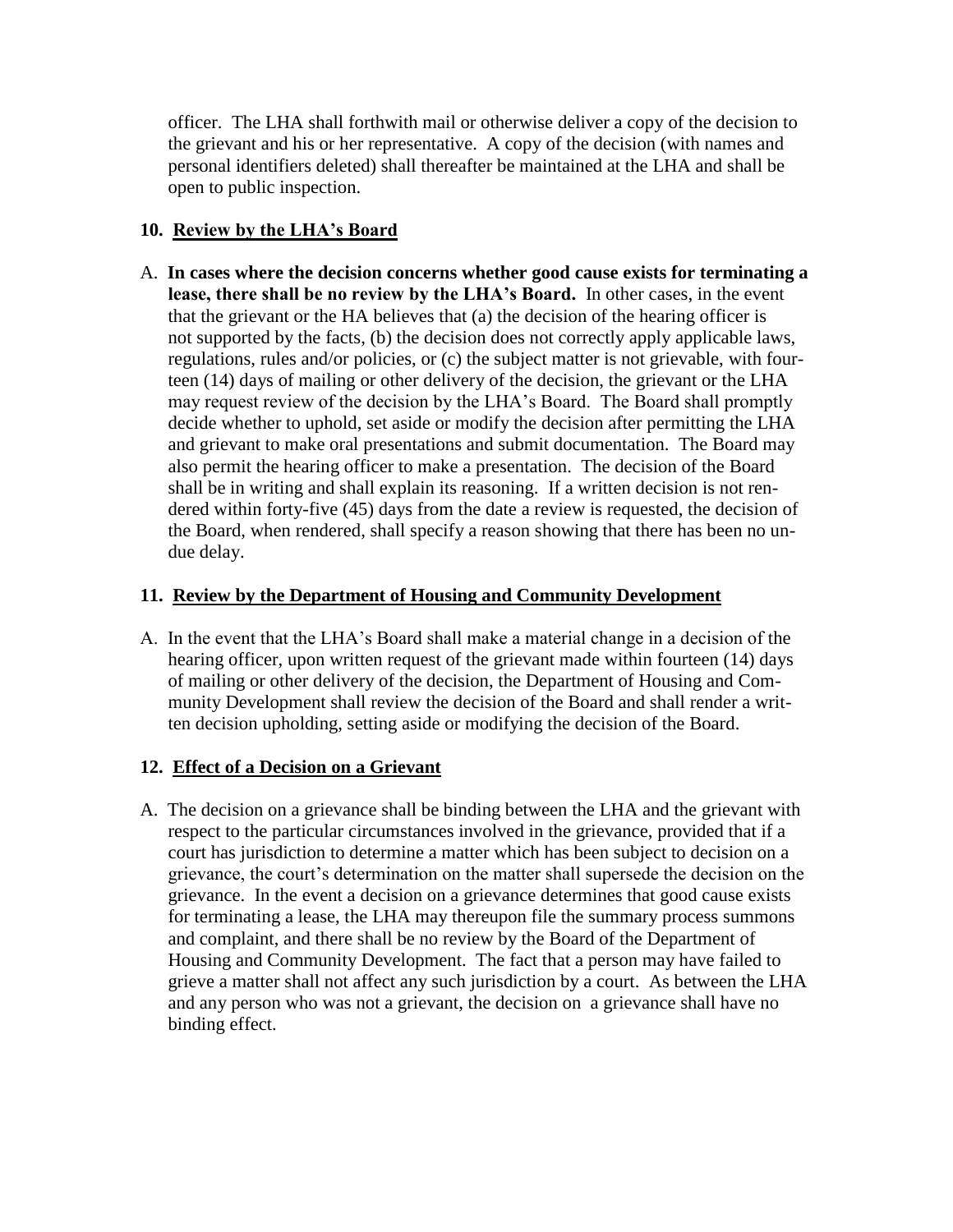It was decided by the Board of Commissioners of the Swansea Housing Authority to appoint the following two persons, for a term not to exceed seven (7) years, as Hearing Officer and Alternate Hearing Officer, respectively:

Roy Oliviera, Director of Dartmouth Veteran Services, and Richard Asquino.

This will become effective on April 01, 2015 and will expire on March 31, 2022, unless otherwise noted.

# **Part B (Option 2 – LHAs with no LTO)**

# **1. Single Hearing Officer**

All grievance hearings and determinations of grievances shall be handled by a single Hearing Officer. The Hearing Officer shall be appointed to serve for a term not to exceed seven years and shall serve all residents of state-aided public housing and all participants and all participants of any program administered by the Dartmouth Housing Authority.

The Dartmouth Housing Authority shall from time to time nominate one or more persons to serve as Hearing Officer(s) to preside at and conduct hearings and to render prompt and reliable written determinations of matters at issue. The DHA shall notify tenants of its nominees for Hearing Officer(s) by posting all such nominations on all bulletin boards intended for notices of general interest to tenants. Each nomination shall include a resume of the nominee and the length of the term for which he or she is nominated. Within thirty (30) days after the posting of a nomination ten (10) or more tenants may disapprove the nominee by giving signed written notice to the LHA. A notice of disapproval shall include the specific reason(s) why such tenants disapproved the nominee. In the absence of a disapproval, the nominee shall become a Hearing Officer upon written acceptance mailed or delivered to the LHA which shall then post notice thereof.

Each Hearing Officer shall annually certify to the LHA in writing that he or she is ready, willing and able to serve; failure to so certify within ten (100 days of receipt of a written request by the LHA shall render the Hearing Officer's position vacant.

# **2. Impartiality of the Hearing Officer**

No Hearing Officer or a member of his or her family shall have or shall appear to have any direct personal or financial interest in the outcome of any matter before him or her. No Hearing Officer shall be related by blood or marriage to any party or to a any person who gives evidence as to facts which are disputed by the parties. No Hearing Officer may determine matters which directly concern his or her own housing or the housing of a family member or his or her own status or the status of a family member in that housing. Each Hearing Officer shall determine any matter at issue impartially and objectively on the basis of the evidence and applicable law.